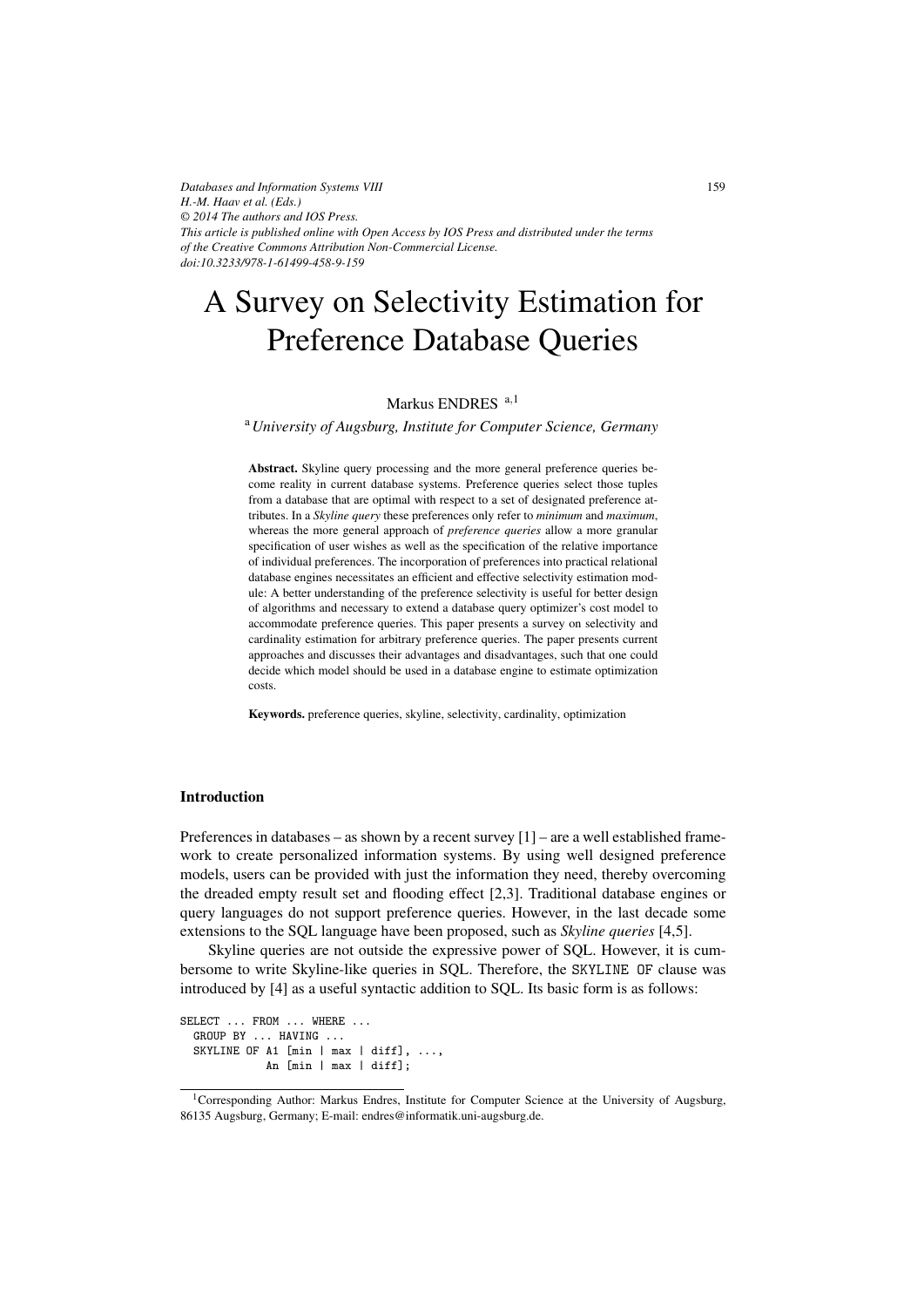The Columns  $A1$ ,  $\ldots$ , An are the attributes over which the preferences apply. Their domains must have a natural total ordering, such as integers. The directives min and max specify whether one prefers low or high values, respectively. The diff states that one wants to retain the best choices with respect to each distinct value of that attribute.

A more general approach of Skylines are *preference queries*, which allow a more granular specification of user wishes. *Preference SQL* is an extension to SQL to specify such arbitrary user preferences [6]. Preferences in the sense of [6] are strict partial orders and a preference query returns the maximal elements according to this order, also called the *Best-Matches Only set* (BMO-set). For example, the wish for a car having the highest power and a price around \$ 34000 can be expressed in Preference SQL as follows:

```
SELECT id, power, price FROM car
PREFERRING power HIGHEST AND price AROUND 34000;
```
The PREFERRING keyword introduces a *preference*. The connection of two preferences by AND is the *Pareto composition* and states the equal importance of preferences. If we restrict the attention to LOWEST (min) / HIGHEST (max) as input preferences, then Pareto preference queries coincide with the traditional *Skyline queries* above.

A preference or Skyline query returns only those tuples from the dataset for which there is no other tuple that is better with respect to all preferences. Assume the sample dataset in Table 1. Then the above query would identify the tuples with ID 3 and 5 as best objects. The tuple with ID 3 has a perfect match concerning the price, but the power of the tuple with ID 5 is higher. Therefore, both tuples are indifferent and form the result.

| car | id             | make       | power | price |
|-----|----------------|------------|-------|-------|
|     |                | <b>BMW</b> | 180   | 35000 |
|     | $\overline{c}$ | Mercedes   | 200   | 38000 |
|     | 3              | <b>BMW</b> | 230   | 34000 |
|     | 4              | Audi       | 170   | 32000 |
|     | 5              | Mercedes   | 250   | 20000 |

Table 1. Sample dataset of cars.

While preferences and Skylines can be expressed in standard SQL using a rewriting technique, it is widely recognized that an efficient implementation requires introducing an operator inside the database engine for computing the best objects [4,7]. Several physical implementations for the *Skyline operator* and the more general Pareto preference have been proposed, e.g. [4,6,8,9]. However, the integration of special Skyline or preference operators into relational database engines also require heuristic optimization rules [3,10] as well as *cost and cardinality estimation*. Following [11] a better understanding of the selectivity of Skyline and preference queries *is useful for a better design of algorithms* and *is indispensable for a good query optimizer's cost model to accommodate preferences*. Cost-based query optimizers generate a number of equivalent query plans, use query size estimates to approximate query plan costs and select one which is (nearly) optimal. Thereby the cost of the implementation algorithms is determined by the size of the input arguments. Therefore, it is crucial to know, compute, or estimate the sizes of arguments.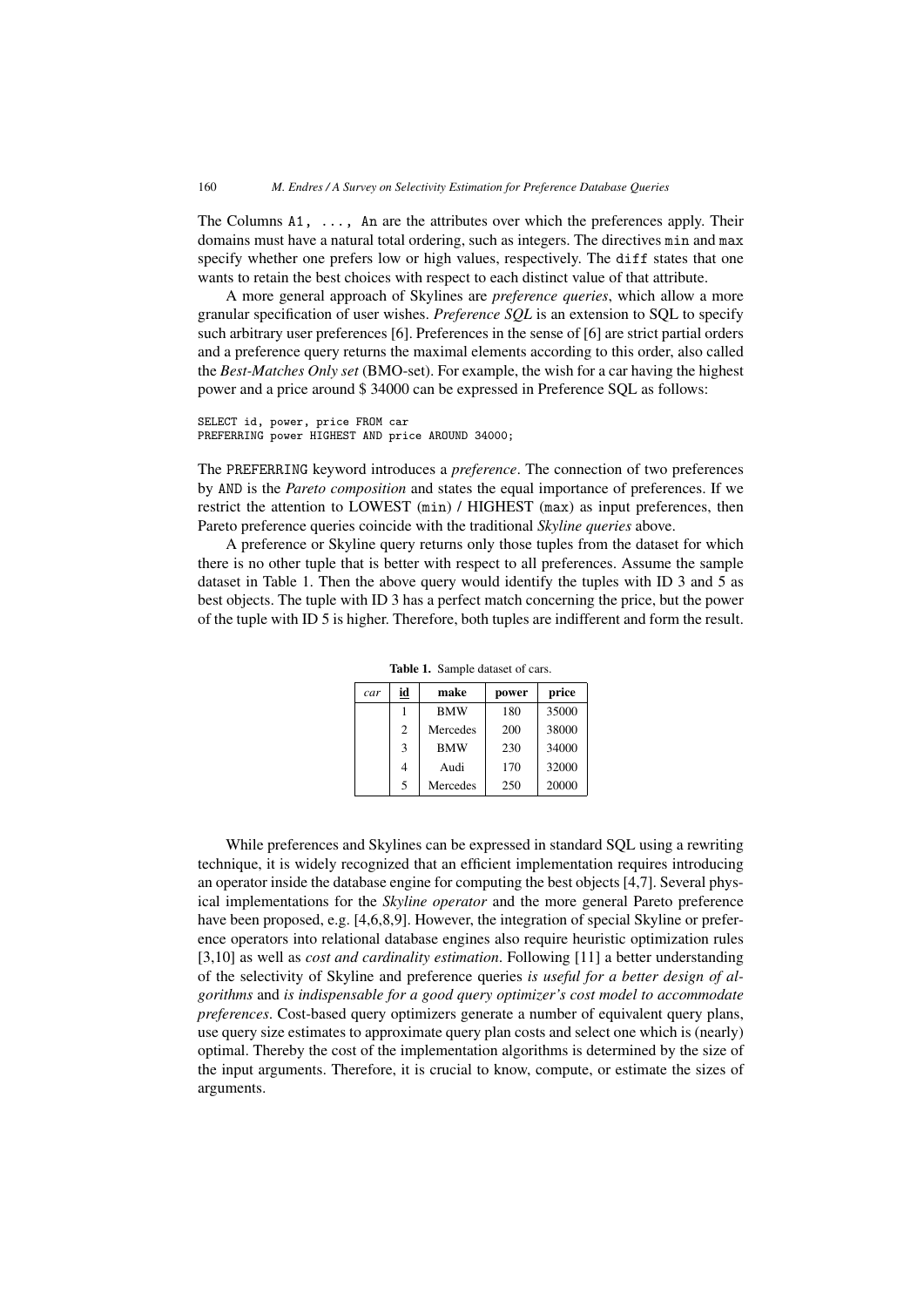This paper is a survey on selectivity and cardinality estimation of Skyline and preference database queries. We introduce the background on Skylines and preference queries in Section 1. We consider the state of the art in cardinality estimation for Skyline queries in Section 2, and in Section 3 we present selectivity estimation methods for arbitrary preference database queries. In Section 4 we conclude this paper.

### 1. Background on Skyline and Preference Database Queries

In this section, we review the definition of *Skyline* and *preference database queries*.

**Definition 1 (Skyline)** *Assume a set of vectors*  $D \in \mathbb{R}^d$ . The Skyline is the subset of all *points that are not dominated:*

$$
S = \{ t \in D | \neg \exists t' \in D : t \prec t' \}
$$
\n<sup>(1)</sup>

*A point t' dominates t, written t*  $\prec$  *t', iff* 

$$
\forall j \in \{1,\ldots,d\} : t_j \leq t'_j \land \exists i \in \{1,\ldots,d\} : t_i < t'_i
$$

Thus, the Skyline consists of points where no point exists that is at least as good in all attributes and strictly better in at least one attribute. Note that Definition 1 only holds for *maximum* (analogously *minimum*) preferences [4].

The more general *preference queries* allow a more granular specification of user wishes as well as the specification of the relative importance of these preferences [2,12, 3]. Thereby we follow the preference model of [2,12].

**Definition 2 (Preference)** Let R be a relational table with a list of attributes  $\{A_1, \ldots, A_n\}$ *and their domain* dom( $A_i$ ). A preference  $P = (A, \leq_P)$  is a strict partial order on the at*tribute list A, where*  $A \subseteq \{A_1, \dots, A_n\}$ *. The term*  $\mathbf{x} <_{\mathbf{P}} \mathbf{y}$  *is interpreted as "I like y more than x". Two tuples x and y are indifferent, if*  $\neg(x <_P y) \land \neg(y <_P x)$ *, i.e., neither x is better than y nor y is better than x.*

The result of a preference is computed by the *preference selection operator* [2], also called *winnow* in [3].

Definition 3 (Preference Selection, BMO-set) *The result of a preference query is called* Best-Matching-Only *(BMO) set and is computed by the* preference selection operator  $\sigma[P](R)$ :

$$
\sigma[P](R) := \{ t \in R \mid \neg \exists t' \in R : t[A] <_{P} t'[A] \} \tag{2}
$$

*The BMO-set contains all tuples t from an input relation R which are not dominated w.r.t. the preference P. A preference can also be evaluated in grouped mode, given an attribute list B:*

$$
\sigma[P \text{ grouping } B](R) := \{t \in R \mid \neg \exists t' \in R : t[A] <_{P} t'[A] \land t[B] = t'[B] \} \tag{3}
$$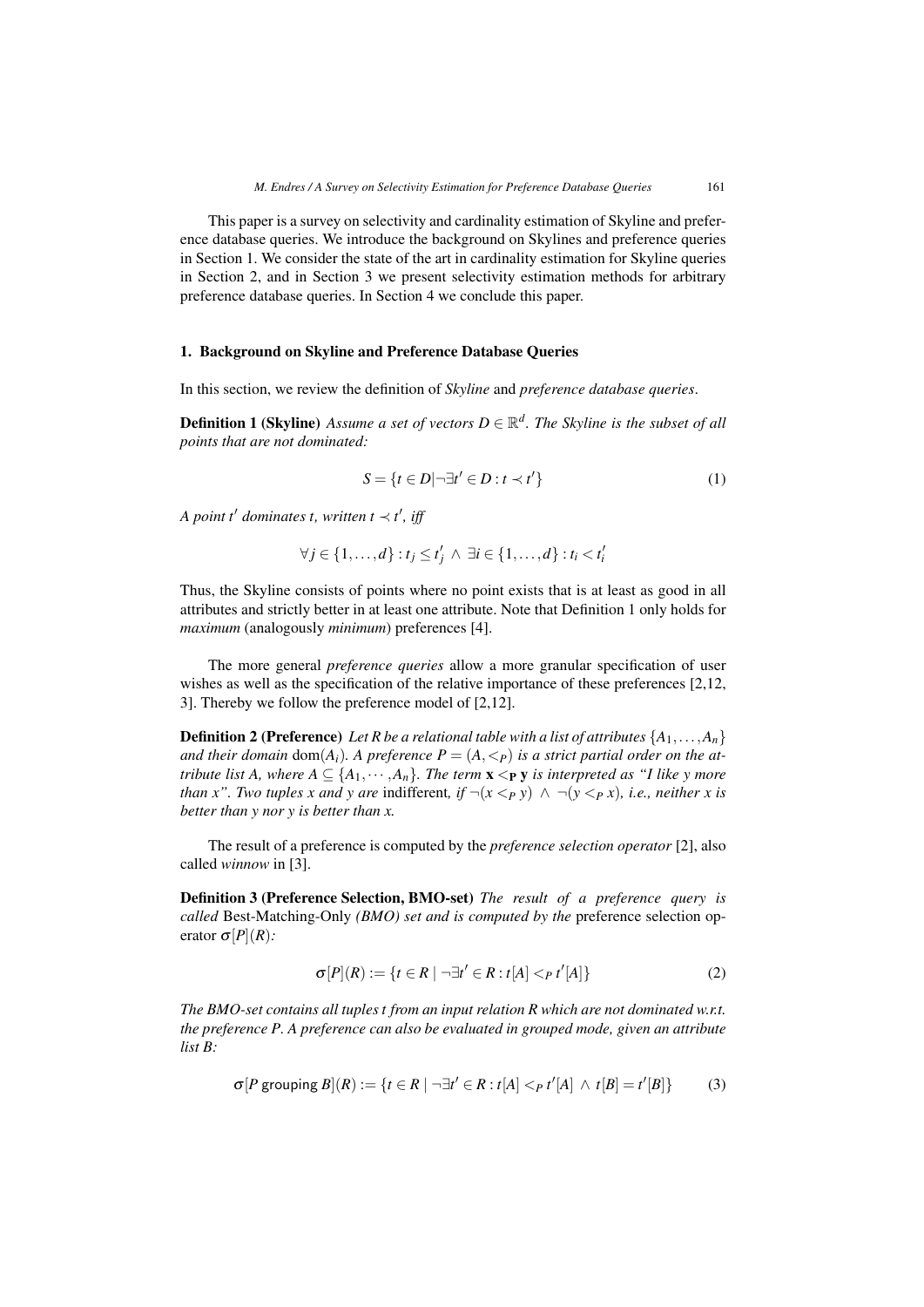Obviously, Eq. (1) and Eq. (2) are equivalent when using a numerical minimum or maximum preference. In this sense Skylines are a specialization of preference queries.

To specify a database preference, a variety of intuitive preference constructors have been defined, cp. [6]. Preferences on single attributes are called *base preferences*. There are *base preference constructors* for *discrete* (*categorical*) and for *continuous* (*numerical*) domains. Most of the base preferences can be specified by a SCORE function.

**Definition 4** (SCORE<sub>d</sub> Preference) *Given a scoring function*  $f : dom(A) \rightarrow \mathbb{R}_0^+$ *, and some*  $d \in \mathbb{R}_0^+$ *. Then P is called a*  $SCORE<sub>d</sub>$  *preference, iff for*  $x, y \in \text{dom}(A)$ *:* 

$$
x <_P y \iff f_d(x) > f_d(y)
$$

where 
$$
f_d : \text{dom}(A) \to \mathbb{R}_0^+
$$
 is defined as:  $f_d(v) := \begin{cases} f(v) & \text{if } d = 0 \\ \left\lceil \frac{f(v)}{d} \right\rceil & \text{if } d > 0 \end{cases}$ 

In the case of  $d = 0$  the function  $f(v)$  models the *distance* to the best value. That means  $f_d(v)$  describes how far the domain value *v* is away from the optimal value. A value  $d > 0$ represents a discretization of  $f(v)$ , which is used to group ranges of scores together. The *d*-parameter maps different function values to a single number. Choosing  $d > 0$  effects that attribute values with identical  $f_d(v)$  value become substitutable.

There are several sub-constructors of SCORE*d*, for example the interval preference BETWEEN<sub>d</sub>( $A$ ,[low,*up*]) expresses the wish for a value between a *lower* and an *upper* bound. If this is infeasible, values having the smallest distance to [*low*,*up*] are preferred, where the distance is discretized by the discretization parameter *d*. The scoring function for example is  $f(v) = \max\{low - v, 0, v - up\}$ . Specifying  $low = up (= z)$  we get the AROUND<sub>d</sub> $(A, z)$  preference, where the desired value should be *z*. Furthermore, the constructors  $LOWEST_d(A,inf)$  and  $HIGHEST_d(A,sup)$  prefer the minimal and maximal values within the distance *d*, where inf and sup are the infimum and supremum of the attribute values. In the ATLEAST $_d(A, z)$  preference the desired values should be greater or equal to *z*. If this is infeasible, values within a distance of *d* are acceptable. ATMOST<sub> $d$ </sub> $(A, z)$  is its dual preference.

In a categorical domain the  $LAYERED_m(A, {L_1, \ldots, L_m})$  preference expresses that a user has a set of preferred values given by the disjoint sets  $L_i$ , which form a partition of  $dom(A)$ . Thereby the values in  $L_1$  are the most preferred values. If they are not available in the database, than the alternative values listed in  $L<sub>2</sub>$  are the second choice, and so on. The scoring function equals  $f(v) = i - 1 \iff x \in L_i$ . For convenience there are several sub-constructors of LAYERED*m*. The positive preference POS(*A*,*POS-set*) := LAYERED<sub>2</sub>(*A*, *POS-set*, dom(*A*) \ *POS-set*) expresses that a user has a set of preferred values given by the *POS-set*. The negative preference NEG(*A*,*NEG-set*) is the counterpart to the POS preference. It is possible to combine these preferences to POS/POS or POS/NEG, cp. [2].

If one wants to combine several preferences into more *complex preferences*, one has to decide the relative importance of these given preferences. Intuitively, people speak of "this preference is more important to me than that one" or "these preferences are all equally important to me". Equal importance is modeled by the so-called *Pareto preference*, whereas for ordered importance we introduce prioritization.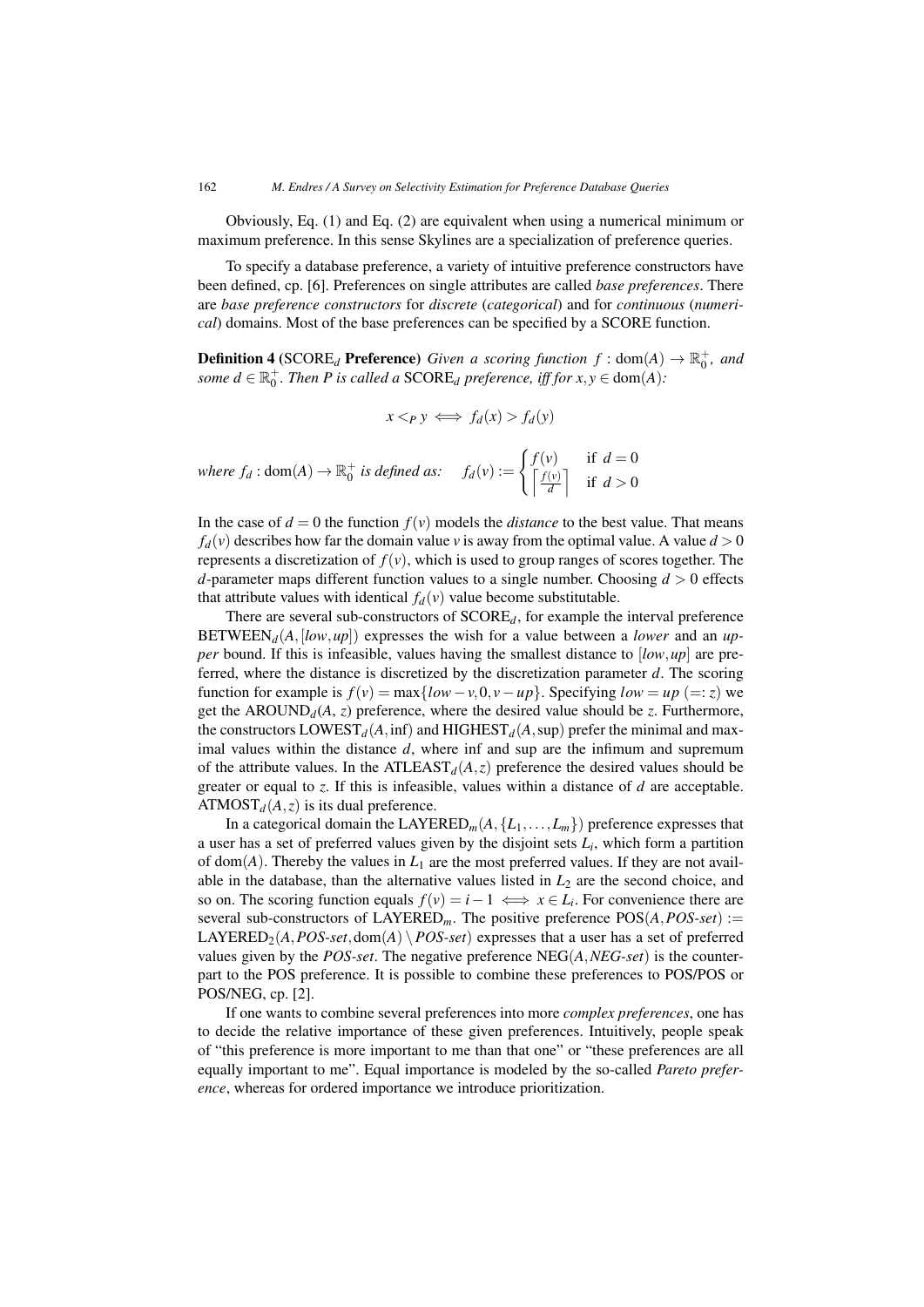**Definition 5 (Pareto)** *In a* Pareto preference  $P := P_1 \otimes P_2 = (A_1 \times A_2, \langle P \rangle)$  *all preferences*  $P_i = (A_i, \leq_{P_i})$  *on the attributes*  $A_i$  *are of equal importance, i.e., for two tuples x* = (*x*<sub>1</sub>, *x*<sub>2</sub>)*, y* = (*y*<sub>1</sub>, *y*<sub>2</sub>) ∈ dom(*A*<sub>1</sub>) × dom(*A*<sub>2</sub>) *we define:* 

$$
(x_1, x_2) <_P (y_1, y_2) \iff (x_1 <_{P_1} y_1 \land (x_2 <_{P_2} y_2 \lor x_2 = y_2)) \lor (x_2 <_{P_2} y_2 \land (x_1 <_{P_1} y_1 \lor x_1 = y_1))
$$

If we restrict the attention to LOWEST/HIGHEST as input preferences, then Pareto preference queries coincide with the traditional *Skyline queries*, cf. Definition 1.

Definition 6 (Prioritization) *The* Prioritization preference *allows the modeling of combinations of preferences that have different importance. Assume preferences*  $P_1$  =  $(A_1, \langle A_1, A_2 \rangle)$  and  $P_2 = (A_2, \langle A_2 \rangle)$ , then prioritization denoted by  $P := P_1 \& P_2$  is defined as:

 $(x_1, x_2) \leq P(y_1, y_2) \iff x_1 \leq P, y_1 \lor (x_1 = y_1 \land x_2 \leq P, y_2)$ 

Note that a generalization of Pareto and Prioritization to more than two preferences is straight forward, cp. [6].

Example 1 *In this example we refer to the dataset in Table 1. The wish for an Audi or BMW leads to a* POS *preference P*<sup>1</sup> := POS(make,{Audi,BMW})*. The preference selection*  $\sigma[P_1](car)$  *leads to the cars with IDs*  $\{1,3,4\}$ *.* 

*If we prefer a horsepower around 170, where a difference of 5 does not matter, i.e.*  $d = 5$ *, this can be expressed by P*<sub>2</sub> := AROUND<sub>5</sub>(power, 170)*. The result is given by the tuple with ID 4 because it has a perfect match of 170 hp.*

*Now let P*<sup>1</sup> *and P*<sup>2</sup> *be equally important. Then we construct a Pareto preference*  $P_3 := P_1 \otimes P_2$ *. The result of*  $\sigma[P_3](car)$  *is the tuple* (Audi, 170)*.* 

There are several other complex preference constructors which are essential in rule based preference query optimization, cp. [2,12].

#### Definition 7 (Special Preferences)

- *a) A preference*  $P = (A, \langle P \rangle)$  *is an* Antichain *iff*  $\langle P \rangle = \emptyset$ *. The Antichain on an attribute A is denoted as*  $A^{\leftrightarrow}$ *.*
- *b)* The Dual preference  $P^{\delta} = (A, \langle \cdot \rangle_{\delta})$  reverses the order on the preference P.
- *c)* Given a preference  $P = (A, \langle p \rangle)$  on an attribute A of relation R. Then the following *holds for the* grouping preference *from Eq. 3:*  $\sigma[P]$  grouping  $B|(R) = \sigma[B \leftrightarrow \& P](R)$ .

# 2. Skyline Cardinality Estimation

In this section we review the state of the art methods for cardinality estimation of traditional Skyline queries. Estimating the expected Skyline size for a given data distribution is a key issue for the design of good cost models for Skyline queries. The problem has been addressed in several papers; here we report some major results. For this we denote  $s_{d,n}$  the *exact* Skyline size for *n d*-dimensional objects, and  $\hat{s}_{d,n}$  denotes the *expected* value of  $s_{d,n}$ .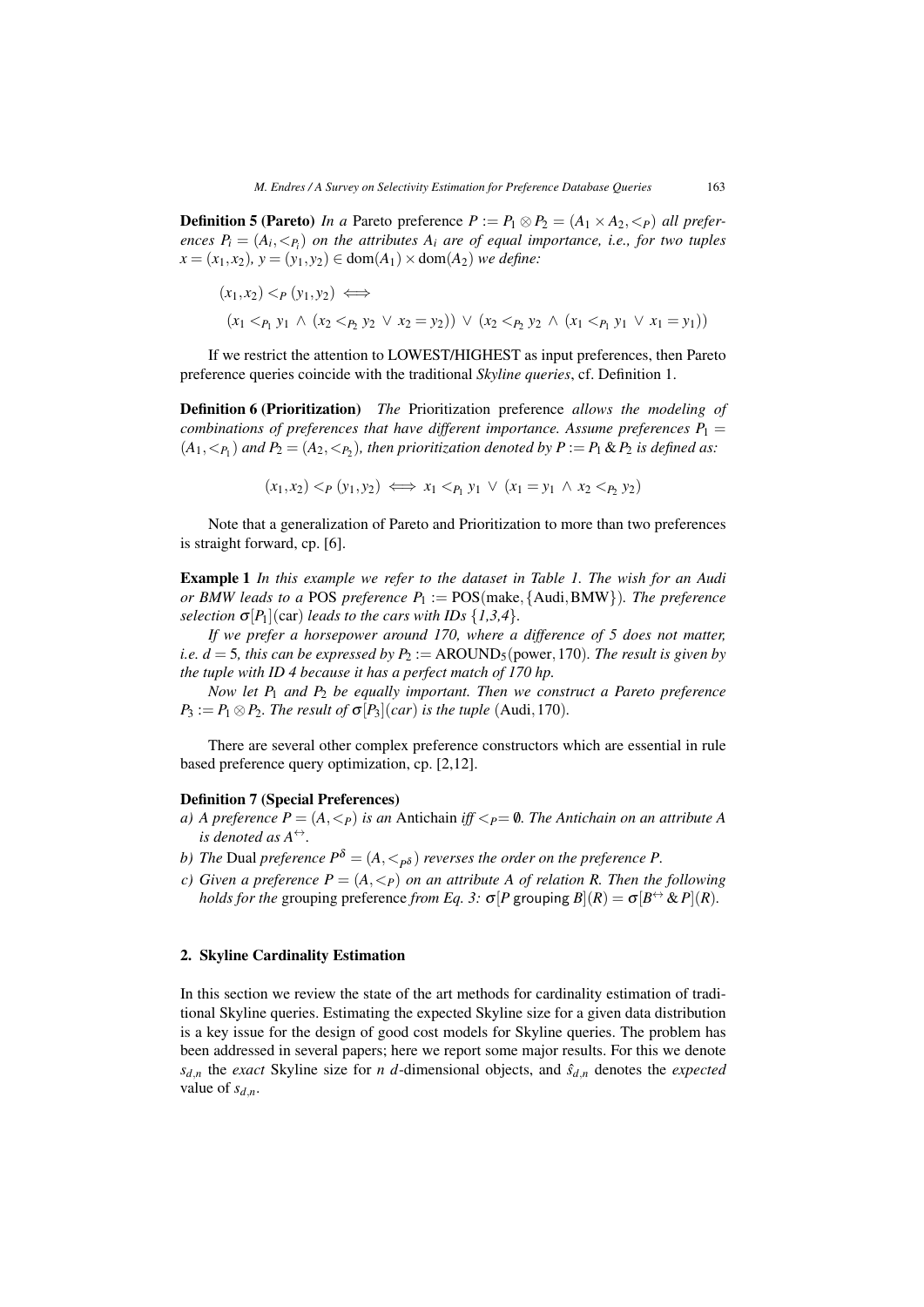$\triangleright$  **Bentley et al.** [13] were one of the first considering the problem of estimating the size of a Skyline result. They derived a recurrence relation for computing the average number  $\hat{s}_{d,n}$  of Skyline points (called *maximal vectors* in [13]) in a set of *n* vectors in *d*-space under the assumption that (i) *all attributes are statistically independent* of each others, and (ii) *the probability of sampling the same attribute value twice is negligible*.

**Theorem 1** [13] The Skyline expected value  $\hat{s}_{d,n}$  for  $d > 1$  and  $n > 0$  obeys the following *recurrence equation:*

$$
\hat{s}_{d,n} = \frac{1}{n}\hat{s}_{d-1,n} + \hat{s}_{d,n-1} \tag{4}
$$

*For d*  $\geq 1$  *we have*  $\hat{s}_{d,1} = 1$  *and for*  $n \geq 1, \hat{s}_{1,n} = 1$ *.* 

To see why the recurrence in Theorem 1 holds, consider the tuple that has the smallest value with respect to the first preference. For this tuple to be in the Skyline, it must be in the Skyline of the remaining preferences. The probability of this is  $\frac{1}{n} \cdot \hat{s}_{d-1,n}$  since there are *n* total tuples and  $\hat{s}_{d-1,n}$  of them are in the Skyline of the remaining preferences. Also, this tuple cannot dominate any other tuple. So, out of the remaining *n*−1 tuples,  $\hat{s}_{d,n-1}$  are expected to be in the Skyline. Hence, we get the above recurrence equation.

In addition to the recurrence equation above, Bentley et al. proved that when all *d* dimensions are *independent*, the expected Skyline cardinality  $\hat{s}_{d,n}$  is related to the *harmonic* numbers. The *harmonic* of *n* for  $n > 0$  is  $H_n = \sum_{i=1}^n 1/i$ , and the *k*-th order harmonic of *n*, for integers  $d > 0$ , is  $H_{d,n} = \sum_{i=1}^{n} \frac{H_{d-1,i}}{i}$ .

Theorem 2 *[13]*

$$
\frac{1}{(d-1)!}H_{d-1,n} \leq \hat{s}_{d,n} \leq H_{d-1,n} \tag{5}
$$

*Therefore,*  $\hat{s}_{d,n} = O((\ln n)^{d-1})$  *for fixed d.* 

This cardinality bound is often cited and employed in Skyline work. However, this is a loose upper-bound [11].

 $\triangleright$  Under the same assumptions and that the components of each vector are distributed independently, Buchta [14] provided a closed form and proved the tighter bound  $\Theta((\ln n)^{d-1}/(d-1))$ :

Theorem 3 *[14]*

$$
\hat{s}_{d,n} = \sum_{k=1}^{n} (-1)^{k+1} \cdot \binom{n}{k} \frac{1}{k^{d-1}} \tag{6}
$$

 $\triangleright$  Godfrey [11] considers Skyline cardinality for relational processing. Within a basic model with assumptions of *sparseness* (no duplicate values on the attribute across the tuples) and *statistical independence*, he established a model to estimate the Skyline cardinality.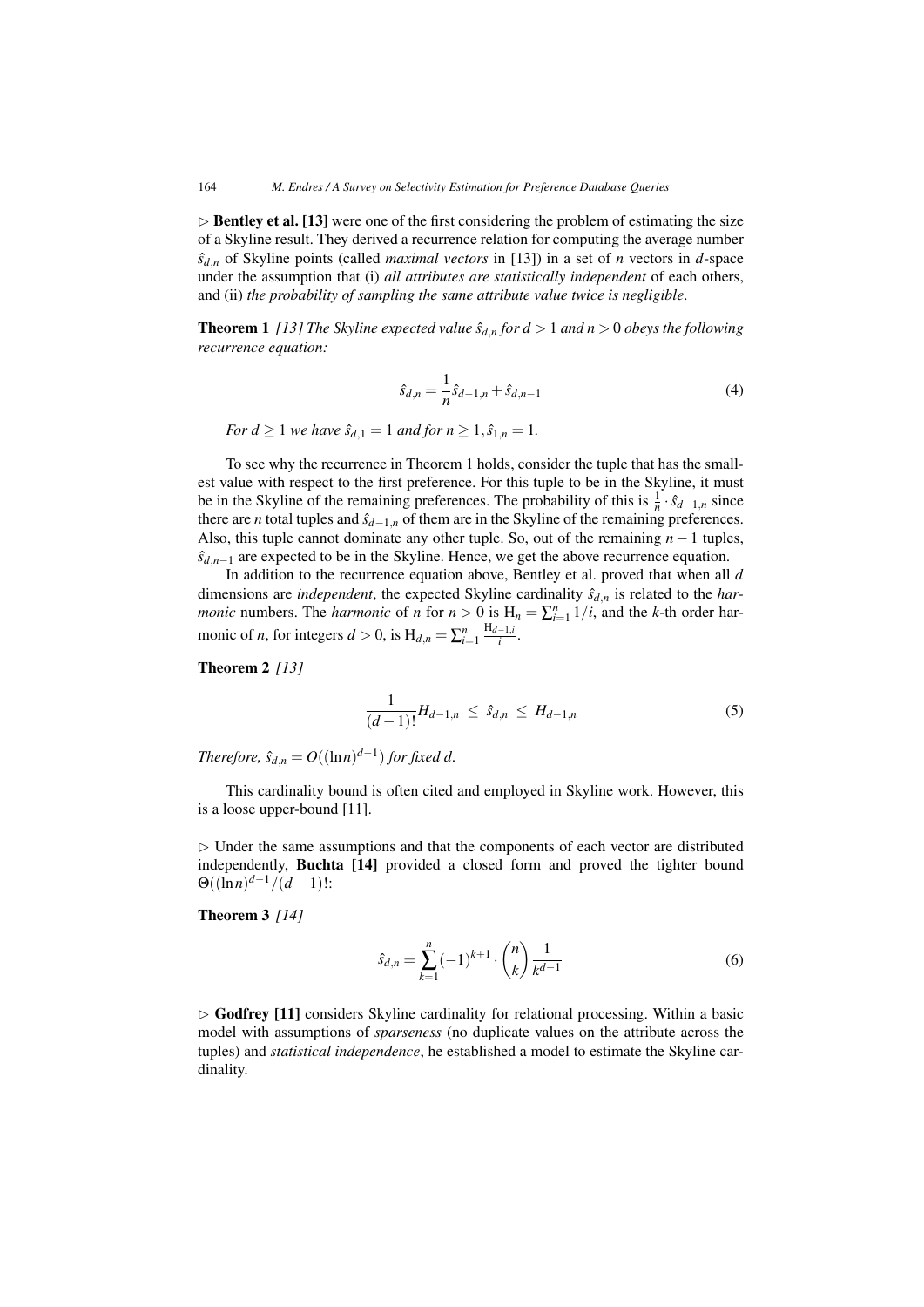**Theorem 4** [11] The recurrence for  $\hat{s}_{d,n}$  in Theorem 1, Eq. (4) is related to the harmonic *numbers, that means*

$$
\hat{s}_{d+1,n} = H_{d,n} = \sum_{i_1=1}^n \sum_{i_2=1}^{i_1} \cdots \sum_{i_d=1}^{i_d-1} \frac{1}{i_1 i_2 \cdots i_d} \tag{7}
$$

The  $H_{d,n}$  are easy to compute and so could be used within a cost model on-the-fly. From this though, Godfrey [11] proved without the restriction of no duplicate values on any dimension that for sufficiently large *n* the following holds:  $\hat{s}_{d,n} = H_{d-1,n} \approx$  $(\ln n)^{d-1}/(d-1)!$ .

 $\triangleright$  **Chaudhuri et al.** [15] proposed to use integrals in the case of independent preferences to estimate the Skyline cardinality, but the integrals have no closed form. They derived a precise estimation when all preferences are numeric. Thereby it is assumed that the attributes take values in the interval [0,1].

**Theorem 5** [15] Let n be the number of d-dimensional objects  $(x_1, \ldots, x_d)$ . Given d *numeric independent preferences, then*

$$
\hat{s}_{d,n} = n \cdot \int_{[0,1]^d} (1 - x_1 \cdots x_d)^{n-1} \, \mathrm{d}x_1 \cdots \mathrm{d}x_d \tag{8}
$$

Eq. (8) gives an alternative expression for  $\hat{s}_{d,n}$  that is equivalent to the solution of the recurrence in Eq. 4 in Theorem 1. The integral has no closed form, but several numerical methods exist to evaluate the integral, cf. [15]. Furthermore, they are the first who derive cardinality estimates for categorical attributes, because Eq. (4) does not hold when the set of preferences also contain predicate preferences.

By empirical studies, [15] observerd that when the data distribution does not have significant correlations/anti-correlations, the Skyline cardinality follows the model:  $A(\log n)^B$ , where *A* and *B* are two constants. Log Sampling (LS) is based on this hypothetical model LS draws a small sample to estimate the two parameters *A* and *B*, which are then used to estimate the Skyline cardinality of the whole dataset. More specifically:

Theorem 6 *[15] Let S be a small sample from the dataset drawn from a simple random sampling without replacement, and*  $S_1 \cup S_2 = S$ *, where*  $|S_1| \neq |S_2|$ *. Let*  $|S_k y_{S_1}|$ *and* |*SkyS*<sup>2</sup> | *the Skyline cardinality of S*<sup>1</sup> *and S*2*, respectively. According to the model*  $|Sky_{S_1}| = A(\log|S_1|)^B$  *and*  $|Sky_{S_2}| = A(\log|S_2|)^B$  *solve A and B as* 

$$
B = \frac{\log(|Sky_{S_2}|) - \log(|Sky_{S_1}|)}{\log(\log(|S_2|)) - \log(\log(|S_1|))} \text{ and } A = \frac{|Sky_{S_1}|}{(\log(|S_1|))^B}
$$
(9)

*Then,*  $\hat{s}_{d,n} = A(\log n)^B$ 

 $\triangleright$  Lu et al. [16] established specific parametric formulae to estimate the Skyline cardinality over *uniformly and arbitrary distributed data* on *data streams*, keeping the *independence assumption* between dimensions. They propose a robust approach for estimating the Skyline cardinality over sliding windows in the stream environment using Spec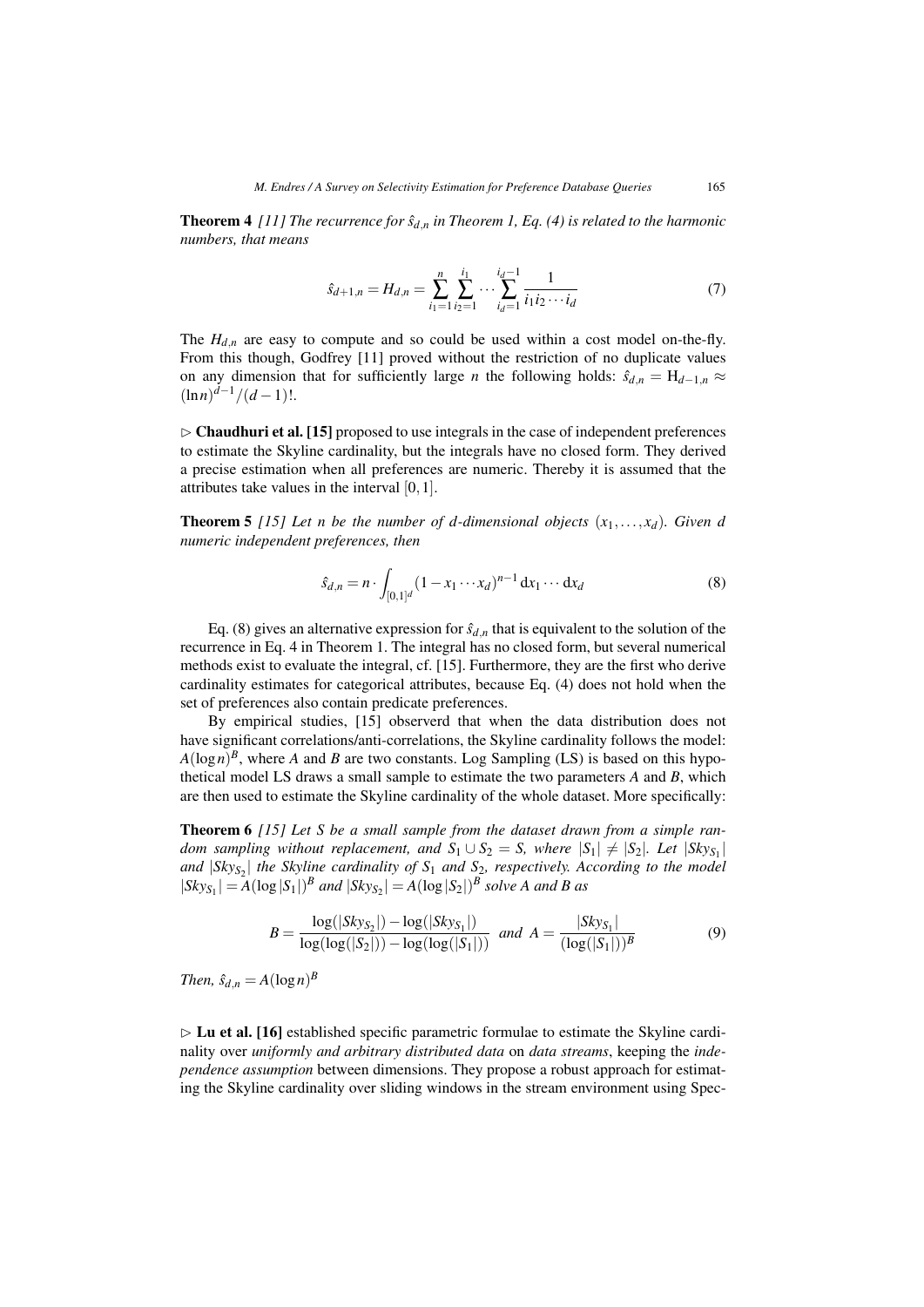tral Bloom Filters. The idea of [16] is based on the approaches for Skyline cardinality estimation proposed in Eq. (4), and Eq. (8). Lu et al. notice that these approaches suffer from the strong assumptions of statistical independence across dimensions and no duplicate values over each dimension, and hence do not apply to real-life applications. They relax the restriction on the data distribution. Since skewed data is very common in reallife datasets [16] gives an approach for estimating the Skyline cardinality over *arbitrarily distributed data*, in which probability functions of all dimensions are considered.

**Theorem 7** [16] Suppose that  $\bar{x}_1, \ldots, \bar{x}_n$  are n d-dimensional live elements in a sliding *window, where*  $\bar{x}_i = (x_{i1},...,x_{id})$ *. The probability function of the data over the j-th dimension is f<sub>j</sub>;*  $\mathbb{P}\{x_{ij} = v_{jt}\} = f_j(t)$ *,*  $v_{j1} < v_{j2} < \cdots < v_{jc_j}$ *, where c<sub>j</sub> is the number of distinct elements of the j-th dimension. Under assumptions of statistical independence across dimensions, the expected number of Skyline elements is*

$$
\hat{s}_{d,n} = n \cdot \sum_{t_1=1}^{c_1} \cdots \sum_{t_d=1}^{c_d} f_1(t_1) \cdots f_d(t_d) \left( 1 - \prod_{j=1}^d \sum_{k=1}^{t_j} f_j(k) \right)^{n-1}
$$
(10)

Estimating the Skyline cardinality using Theorem 7 has a computational complexity of  $O(\prod_{j=1}^{d} c_j)$ , where  $c_j$  is the value cardinality. If the number of dimensions and the value cardinalities of some dimensions are large, the computational cost overhead is unacceptable. Therefore, [16] introduced a better approximation distinguishing high and low value cardinalities to approximate Eq. (10), which is explained in detail in [16].

 $\triangleright$  Zhang et al. [17] propose a kernel-based approach to approximate the Skyline cardinality. They use kernels to estimate the probability density function (PDF) at an arbitrary position in the data space from a random sample. Given a random sample *S* and an arbitrary position *q*, the PDF at *q* can be estimated by the formula

$$
PDF(q) = \sum_{s_i \in S} \frac{1}{|S|h^d \sqrt{\det(\Sigma)}} K\left(\frac{dist_{\Sigma}(q, s_i)}{h}\right)
$$
(11)

where *h* is the kernel bandwidth,  $\sum$  (a  $d \times d$  matrix) is the kernel orientation, det( $\sum$ ) is the determinant of ∑, *dist*∑(*q*,*si*) is the Mahalanobis distance between *q* and the sample point  $s_i$ , and  $K$  is the kernel function, which in practice is usually implemented as Gaussian Kernel, as defined in the equation  $K(x) = \frac{1}{\sqrt{2\pi}}e^{-\frac{x^2}{2}}$ .

**Theorem 8** [17] Let S be a sample drawn from the dataset D with  $n = |D|$  *using a simple random sampling without replacement, and sky<sub>S</sub> the local Skyline points of S, m =*  $|S|$ *. Then,*

$$
\hat{s}_{d,n} = n \cdot \frac{1}{m} \sum_{p \in sky_S} (1 - \Omega_p)^{n-m} \tag{12}
$$

where  $\Omega_p = \int_{IDR(p)} PDF(q)$  d $q$  is the probability that a random point in the dataset falls *in its inverse dominance region (IDR), IDR(* $p$ *) = {* $q | q[i] \leq p[i], \forall 1 \leq i \leq d$ *}.*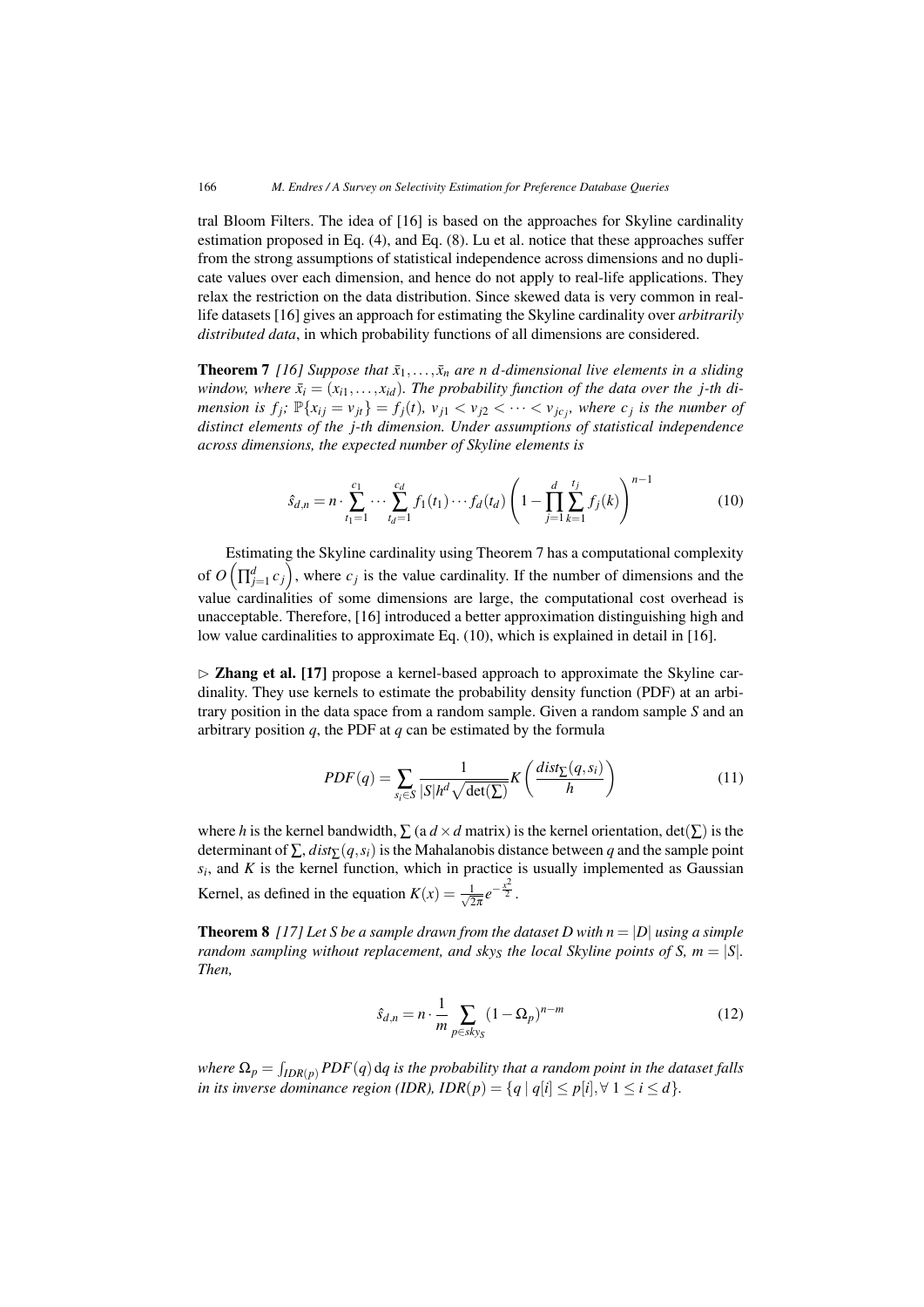This is a robust approach with non-parametric methods and without any assumptions about dataset properties. Since this kernel-based approach uses complex mathematical calculations, it is comparatively complex.

 $\triangleright$  Jin et al. [18] present a method to estimate the size of Skylines in join results in order to allow the query optimizer to produce efficient plans for evaluating Skyline queries with joins. They propose a estimation method when the *join size is known*. When the join size is *unknown* [18] suggest to use the End-biased sampling method or a uniform random sample. They remark that applying some classic Skyline estimation methods like in [11] do not produce good results, because previous work on Skyline estimation require that all attributes are independent, and that all values of the same attribute are distinct. However, a joined table does not meet this requirement since one tuple may correspond to several tuples with the same join attribute value.

For their approach two basic assumptions are made: First, every data attribute of relation *R* or *S* is *drawn randomly from some probability distribution and is distinct*. Second, all attributes of *R* and *S* are *independent*. Note that this is only for the input tables but not for the join table. In their first approach they calculated the probability that an object *z* is a Skyline tuple using a complex integral, i.e., none of the records in  $R \Join S$ dominates *z*. Unfortunately it is difficult to solve the given integration directly. Instead, [18] deduce robust upper and lower bounds, where  $p(m,d) \approx \frac{(\log m)^{d-1}}{m(d-1)!}$  is the probability that a random *d*-dimensional object is a Skyline member among *m* random records.

**Theorem 9** [18] Given two relation R and S with  $d<sub>R</sub>$  attributes in R and  $d<sub>S</sub>$  attributes in *S. Let*  $R = \bigcup_{i=1}^{t} R_i$  *and*  $r_i = |R_i|$ *. We define S<sub>i</sub> similarly. Let*  $a = \sum_{j=1}^{t} \min\{r_j, s_j\}$ *. Under* the assumption that the join size  $n = |R \Join S|$  is known, the expected number of Skyline *objects*  $\hat{s}$  *in*  $\hat{R}$   $\Join$  *S is bounded by* 

$$
p(|R|, d_R) \cdot \sum_{i=1}^{t} r_i \cdot s_i \cdot p(s_i, d_S) \leq \hat{s}_{d,n} \leq n \cdot p(a-1, d_R + d_S)
$$
 (13)

 $\triangleright$  Luo et al. [19] use a non-parametric sampling-based approach to estimate the Skyline cardinality. They do not assume any particular data distribution and their method is more robust than log sampling [15].

**Theorem 10** [19] Let *S* be a sample of size  $m = |S|$  drawn from a simple random sam*pling without replacement, and SkyS the global Skyline point set contained in the sample. Then*

$$
\hat{s}_{d,n} = \frac{|Sky_S|}{m} \cdot n \tag{14}
$$

Following [19] the value  $\hat{s}_{d,n}$  is an unbiased estimator of the global Skyline cardinality. The above approach is a non-parametric purely sampling-based method for Skyline cardinality estimation. It does not assume any particular data distribution, and therefore it is more robust than other techniques and applicable to any dataset.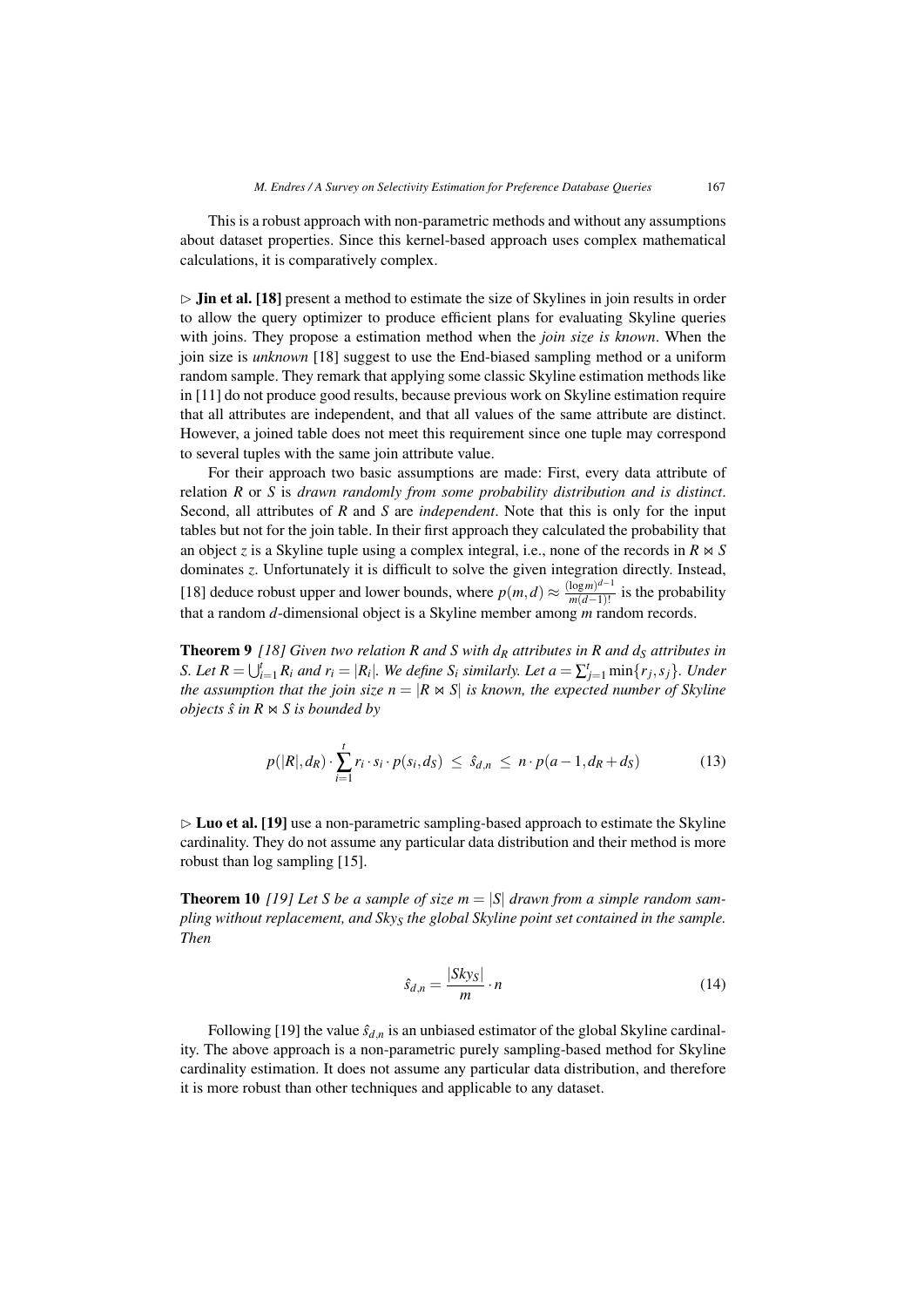$\triangleright$  Tiakas et al. [20] provide different methodologies for estimating the maximum domination value under the *distinct values* and *attribute independence assumptions*. They use an estimation method with roots and generalized the results to the final proposed estimation formula shown in Theorem 11.

Theorem 11 *[20] Let n be the number of d-dimensional data points. Then,*

$$
\hat{s}_{d,n} \approx n - n \cdot \left(1 - \sqrt[d]{\frac{1}{n^{1 + \frac{1}{10}\log n + \frac{2}{100}\log^2 n}}}\right)^d
$$
(15)

The additional terms  $\frac{1}{10} \log n$  and  $\frac{2}{100} \log^2$  in the exponent of *n* enhance the estimation accuracy of the Skyline cardinality.

- Shang and Kitsuregawa [21] established a cardinality model for *anti-correlated distributions* and proposed a polynomial estimation for the expected value of the Skyline cardinality. Their contribution can be summarized as follows:

**Theorem 12** [21] Let  $d \geq 2$  and  $\Gamma(n) = \int_0^\infty e^{-t} t^n dt$  and  $\hat{s}_{d,n}$  the expected value of the *Skyline cardinality with n points and d dimensions.*

*• The lower and upper bounds of the Skyline cardinality is*

$$
\sum_{k=1}^{d} (-1)^{k-1} {d-1 \choose k-1} \cdot n \frac{\Gamma(\frac{k}{d}) \cdot \Gamma(n)}{\Gamma(n+\frac{k}{d})} \leq \hat{s}_{d,n} \leq n \tag{16}
$$

*• The lower bound of the Skyline cardinality can be estimated by the following polynomial equation*

$$
\sum_{k=1}^{d}(-1)^{k-1}\binom{d-1}{k-1}\cdot\Gamma\left(\frac{k}{d}\right)\cdot n^{1-\frac{k}{d}} \leq \hat{s}_{d,n} \leq n \tag{17}
$$

*This estimation can be further abbreviated as*

$$
O\left(n^{\frac{d-1}{d}}\right) \leq O\left(\hat{S}_{d,n}\right) \leq O(n)
$$

In [21] it is summerized that the Skyline operator on anti-correlated data is an operator with high output cardinality and this cardinality increases with the dimensionality.

## 3. Preference Selectivity Estimation

Most of the work on preference selectivity estimation is based on Skyline / Pareto queries having only numerical minimum (LOWEST) or maximum (HIGHEST) preferences as described in Section 2. However, for cost-based query optimization in relational engines not only Pareto must be considered, but all kind of database preferences.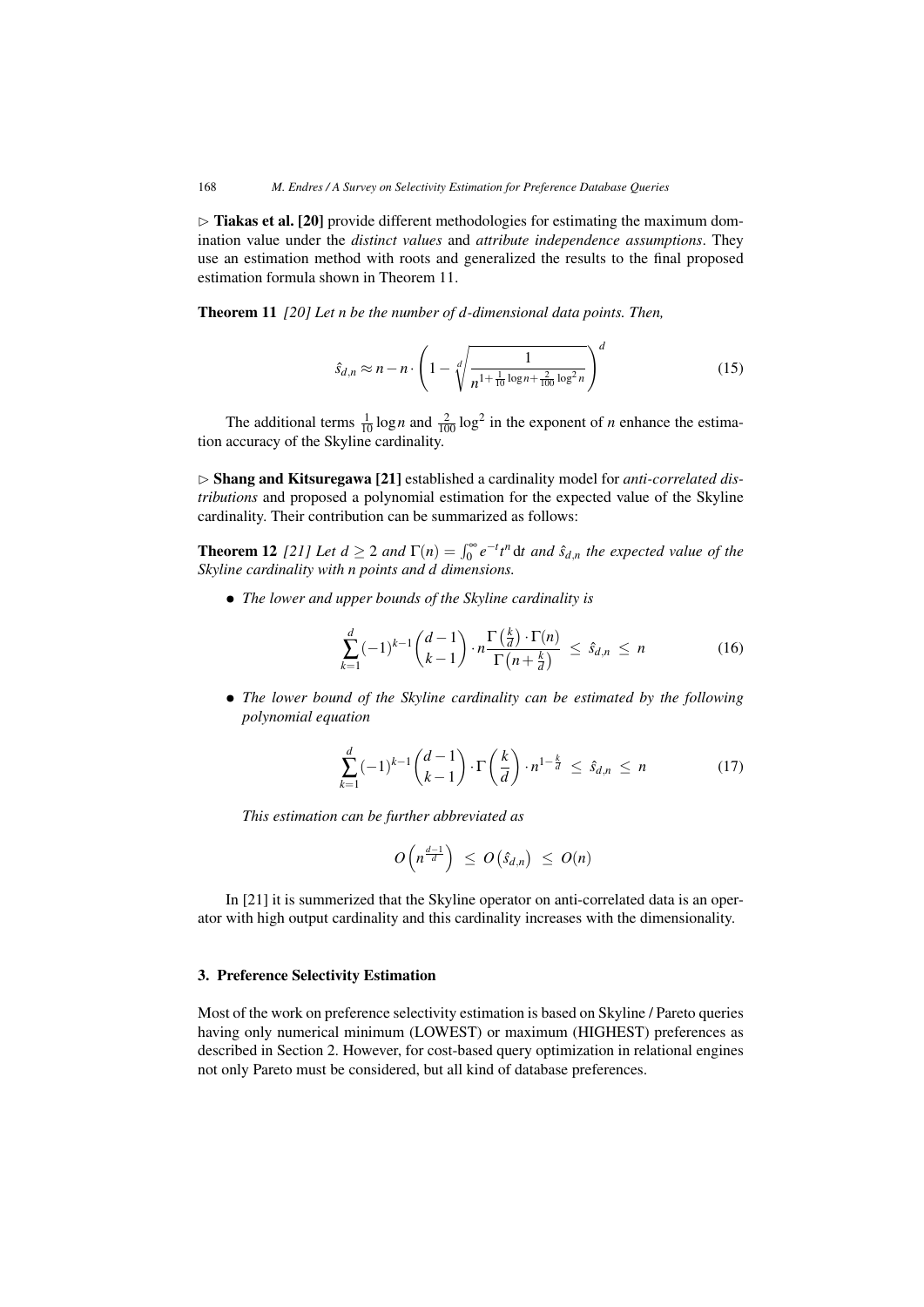Endres [22] presents an estimation for the *selectivity* of *database preferences* under the *uniformity and attribute independence assumptions*. His estimating and calculating methods rely on a differentiated consideration of the individual preferences modeled as strict partial orders. His approach is rather simple but very effective and usable with any database preference query described in Section 1, whereas Skyline estimations are restricted to minimum / maximum preferences.

In [22] the estimation of the *selectivity* sel( $P$ ) of an arbitrary database preference *P* on an input dataset *R* is discussed. The input can be a relational base table of the database or a virtual table which is the intermediate result in a query's evaluation. The *preference selectivity* sel  $=$   $\frac{|out|}{|in|}$  is the ratio of the size of output objects to the size of the current input objects, and leads to a numerical value between 0 and 1. Estimating the preference selectivity is equivalent to estimate the *cardinality* of the output relation of a preference / Skyline operator based upon its input relation *R*. Formally [22] uses |σ[*P*](*R*)| for the *cardinality* of the *preference selection* and sel(*P*)·|*R*| for the *estimated size*. Note that sel $(P) \cdot |R|$  is the same as  $\hat{s}_{d,n}$  for Skyline cardinality estimations as in Section 2. Furthermore, let  $V(A, R)$  denote the number of distinct values of attribute A in *R*. range( $A$ ,  $R$ ) is used to describe the values of attribute *A* which are available in the table *R*. The terms  $\min_{A,R}$  and  $\max_{A,R}$  denote the *minimal value* and the *maximal value* of attribute *A*, i.e.,  $\min_{AR} = \min(\text{range}(A, R))$  and  $\max_{AR} = \max(\text{range}(A, R)).$ 

In [22] the following *basic model* of assumptions about the input relation is used: First, it is assumed that the attribute dimensions are *statistically independent*, and second, there is a *uniformly data distribution* for each attribute. These basic assumptions are widely used in selectivity estimation, cp. e.g., [11,23,24], and in Section 2. Note that the assumption of *no duplicate values* as in [11] is not necessary.

#### *3.1. Selectivity of Base Preferences*

Endres [22] used the simple method of computing the ratio of possible matches of a preference query to the complete range of database values. The results for base preferences are depicted in Table 2.

For example, the LOWEST<sub>d</sub>(A) and HIGHEST<sub>d</sub>(A) preferences retrieve all extremal values from the attribute *A*. If  $d = 0$  and under the assumption of uniformly distributed data and that there are  $V(A, R)$  distinct attribute values, only one of these distinct values can be the minimal or maximal numerical value. This is also similar to a hard selection  $\sigma_{A=\min_{A,R}}(R)$  or  $\sigma_{A=\max_{A,R}}(R)$  which has a selectivity of  $1/V(A,R)$ , cp. [23]. In the presence of the *d* parameter [22] computes the ratio of *d* to the complete range of database values, because the best objects may lie inside a distance *d* from the minimal or maximal value, i.e.,  $\text{sel}(P) = d/(\text{max}_{A,R} - \text{min}_{A,R}).$ 

Endres [22] presents also a technique to estimate predicate preferences as in [15]. In contrast to [15] which only relies on 1 (predicated is satisfied) and 0 (predicate is not satisfied), [22] presents a more general method, cp. Table 2, using **LAYERED**<sub>*m*</sub>( $A, \{L_1, \ldots, L_m\}$ ). Since all categorical preferences are sub-constructors of LAYERED, it is sufficient to show the selectivity of LAYERED*m*, cp. Section 1. The set  $\{L_1, \ldots, L_m\}$  partitions the domain of *A*, in which each  $L_i$  represents a set of objects. This is similar to an IN query in standard SQL, cp. [23]. Therefore the selectivity can be estimated by  $\text{sel}(P) = |L_i|/V(A,R)$ . However, the set  $L_1$  may contain objects which are not available in the database, hence  $L_2$  must be considered. On the other hand,  $L_1$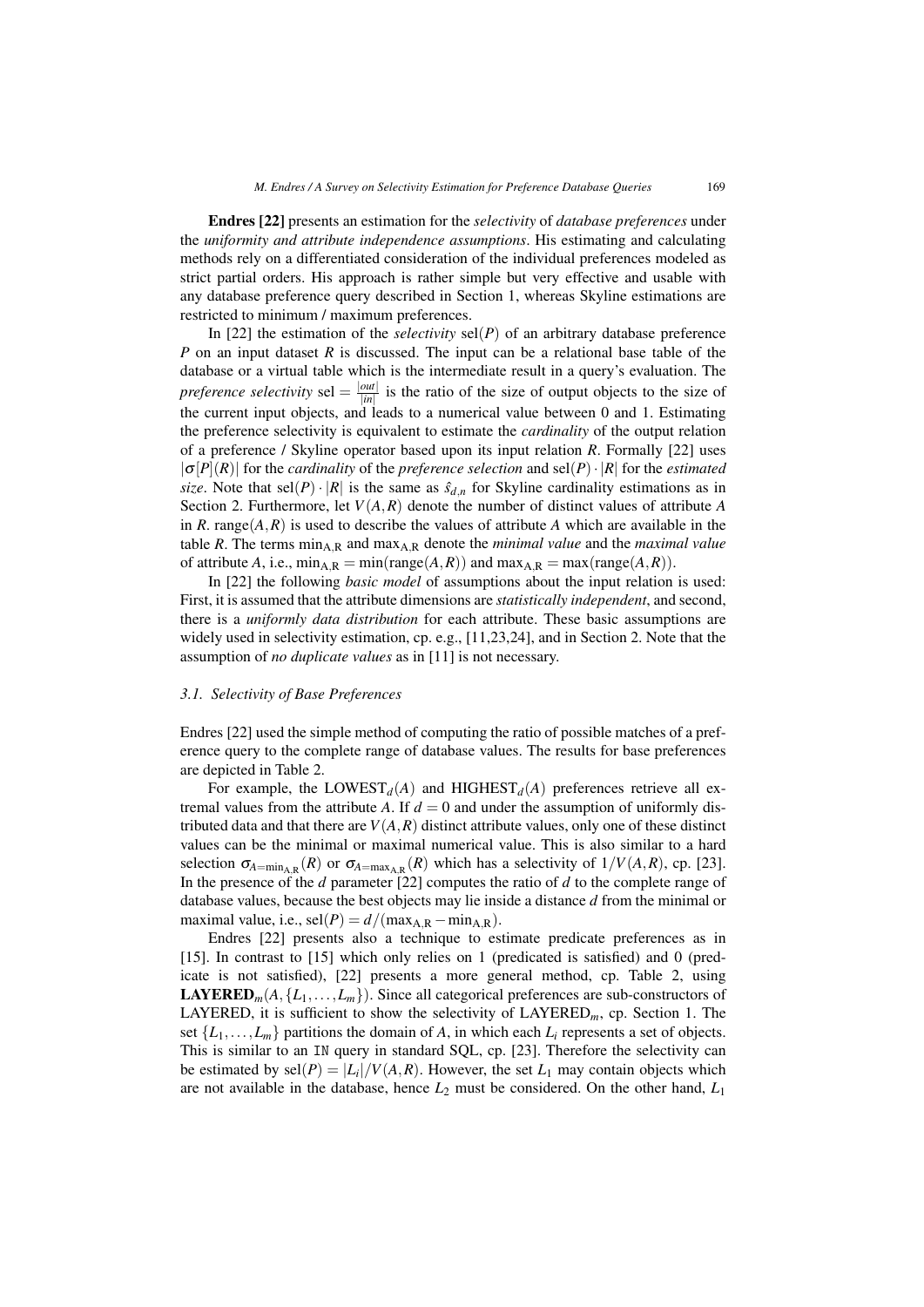could contain objects which are available in the database, and some not. Therefore the *Li* sets are consecutively checked to determine the selectivity of LAYERED*m*. Note that for this kind of selectivity estimation a strong statistical profile for the relation *R* must be available, but this is a closed formula in contrast to [15]. For more details and the proofs we refer to [22].

| P                                                                                                                   | $sel(P)$ , if $d=0$                                                | sel(P), if $d > 0$<br>Condition                                                                                                                              |                                                                                                                                         |
|---------------------------------------------------------------------------------------------------------------------|--------------------------------------------------------------------|--------------------------------------------------------------------------------------------------------------------------------------------------------------|-----------------------------------------------------------------------------------------------------------------------------------------|
| SCORE <sub>d</sub>                                                                                                  | 1                                                                  | $\mathbf{1}$                                                                                                                                                 |                                                                                                                                         |
| $LOWEST_d(A)$                                                                                                       | $\overline{V(A,R)}$                                                | $\overline{\text{max}_{A,R} - \text{min}_{A,R}}$                                                                                                             |                                                                                                                                         |
| HIGHEST <sub>d</sub> (A)                                                                                            | $\overline{V(A,R)}$                                                | $\frac{d}{\max_{A,R}-\min_{A,R}}$                                                                                                                            |                                                                                                                                         |
|                                                                                                                     | 1                                                                  | 1                                                                                                                                                            | $z \leq \min_{A,R}$                                                                                                                     |
| ATLEAST <sub>d</sub> (A, z)                                                                                         | $\frac{1}{V(A,R)}$                                                 | $\frac{z-\max_{A,R}}{d}\left \cdot d - (z-\max_{A,R})\right $<br>$\overline{\text{max}_{A,R} - \text{min}_{A,R}}$                                            | $z \geq max_{A,R}$                                                                                                                      |
|                                                                                                                     | $max_{A,R}$ -z<br>$\overline{\text{max}_{A,R} - \text{min}_{A,R}}$ | $max_{A,R} -z$<br>$max_{A,R} - min_{A,R}$                                                                                                                    | $z \in \text{range}(A, R)$                                                                                                              |
|                                                                                                                     | V(A,R)                                                             | $\frac{\overline{\min}_{\hbox{\scriptsize{$A,R$}}} - z}{d} \rceil \cdot d - (\overline{\min}_{\hbox{\scriptsize{$A,R$}}} - z)$<br>$max_{A,R} - min_{A,R}$    | $z \leq \min_{A,R}$                                                                                                                     |
| ATMOST <sub>d</sub> (A, z)                                                                                          | 1                                                                  | $\mathbf{1}$                                                                                                                                                 | $z \geq max_{A,R}$                                                                                                                      |
|                                                                                                                     | $z - min_{A,R}$<br>$max_{A,R} - min_{A,R}$                         | $z - min_{A,R}$<br>$max_{A,R} - min_{A,R}$                                                                                                                   | $z \in \text{range}(A, R)$                                                                                                              |
|                                                                                                                     | $\frac{1}{V(A,R)}$                                                 | $\frac{\min_{A,R}-z}{d}\rceil \cdot d - (\min_{A,R}-z)$<br>$\frac{a}{\max_{A,R}-\min_{A,R}}$                                                                 | $z < min_{A,R}$                                                                                                                         |
|                                                                                                                     | $\frac{1}{V(A,R)}$                                                 | $\frac{\frac{z-\max_{A,R}}{d}\mid d-(z-\max_{A,R})}{\max_{A,R}-\min_{A,R}}$                                                                                  | $z > max_{A,R}$                                                                                                                         |
| $AROUND_d(A, z)$                                                                                                    | $\frac{1}{V(A,R)}$                                                 | 2d<br>$\overline{\text{max}_{A,R} - \text{min}_{A,R}}$                                                                                                       | $z-d \ge \min_{A,R} \land z+d \le \max_{A,R}$                                                                                           |
|                                                                                                                     |                                                                    | $d+(z-\min_{A,R})$<br>$max_{A,R} - min_{A,R}$                                                                                                                | $z-d < min_{A,R} \land z \in range(A,R)$                                                                                                |
|                                                                                                                     |                                                                    | $d + (\max_{A,R} -z)$<br>$max_{A,R} - min_{A,R}$                                                                                                             | $z+d > max_{A,R} \land z \in range(A,R)$                                                                                                |
|                                                                                                                     | ä,                                                                 | 1                                                                                                                                                            | $\label{eq:z-d} z - d < \text{min}_{\text{A,R}} \ \wedge \ z + d > \text{max}_{\text{A,R}}$                                             |
|                                                                                                                     | $\mathbf{1}$                                                       | $\mathbf{1}$                                                                                                                                                 | $low \leq min_{A,R} \land up \geq max_{A,R}$                                                                                            |
|                                                                                                                     | V(A,R)                                                             | $\frac{\min_{\mbox{\scriptsize A},\mbox{\scriptsize R}} -up}{d} \cdot d - (\min_{\mbox{\scriptsize A},\mbox{\scriptsize R}} -up)$<br>$max_{A,R} - min_{A,R}$ | up < min <sub>A,R</sub>                                                                                                                 |
| $BETWEEN_d(A,low,up)$                                                                                               | 1<br>V(A,R)                                                        | $\frac{ \overline{ \mathit{low} - \max_{A,R}} }{d} \overline{ \cdot } \mathit{d} - (\mathit{low} - \max_{A,R}) }$<br>$\text{max}_{A,R} - \text{min}_{A,R}$   | $low > max_{A.R}$                                                                                                                       |
|                                                                                                                     | $\mu p - \min_{A,R}$<br>$max_{A,R} - min_{A,R}$                    | $up-\text{min}_{A,R}$<br>$max_{A,R} - min_{A,R}$                                                                                                             | $low < min_{A,R} \wedge up \in range(A,R)$                                                                                              |
|                                                                                                                     | $\max_{A,R} -low$<br>$max_{A,R} - min_{A,R}$                       | $\max_{A,R} -low$<br>$\max_{A,R} - \min_{A,R}$                                                                                                               | $low \in \text{range}(A, R) \land up > \max_{A, R}$                                                                                     |
|                                                                                                                     | $up-low$<br>$max_{A,R} - min_{A,R}$                                | $\frac{up-low}{\max_{A,R}-\min_{A,R}}$                                                                                                                       | $low, up \in range(A, R), low < up$                                                                                                     |
| LAYERED <sub><i>m</i></sub> ( $A$ , { $L$ <sub>1</sub> , , $L$ <sub><i>m</i></sub> }) $\frac{1}{V(A,R)} \cdot l(1)$ |                                                                    |                                                                                                                                                              | $l(i) = \begin{cases}  \{t \in L_i : t \in \text{range}(A, R)\}  & \text{if } \exists t \in L_i : t \in \text{range}(A, R) \end{cases}$ |
|                                                                                                                     |                                                                    | $l(i+1)$                                                                                                                                                     | otherwise                                                                                                                               |

Table 2. Base preference selectivity under the assumptions of uniformly data and attribute independence.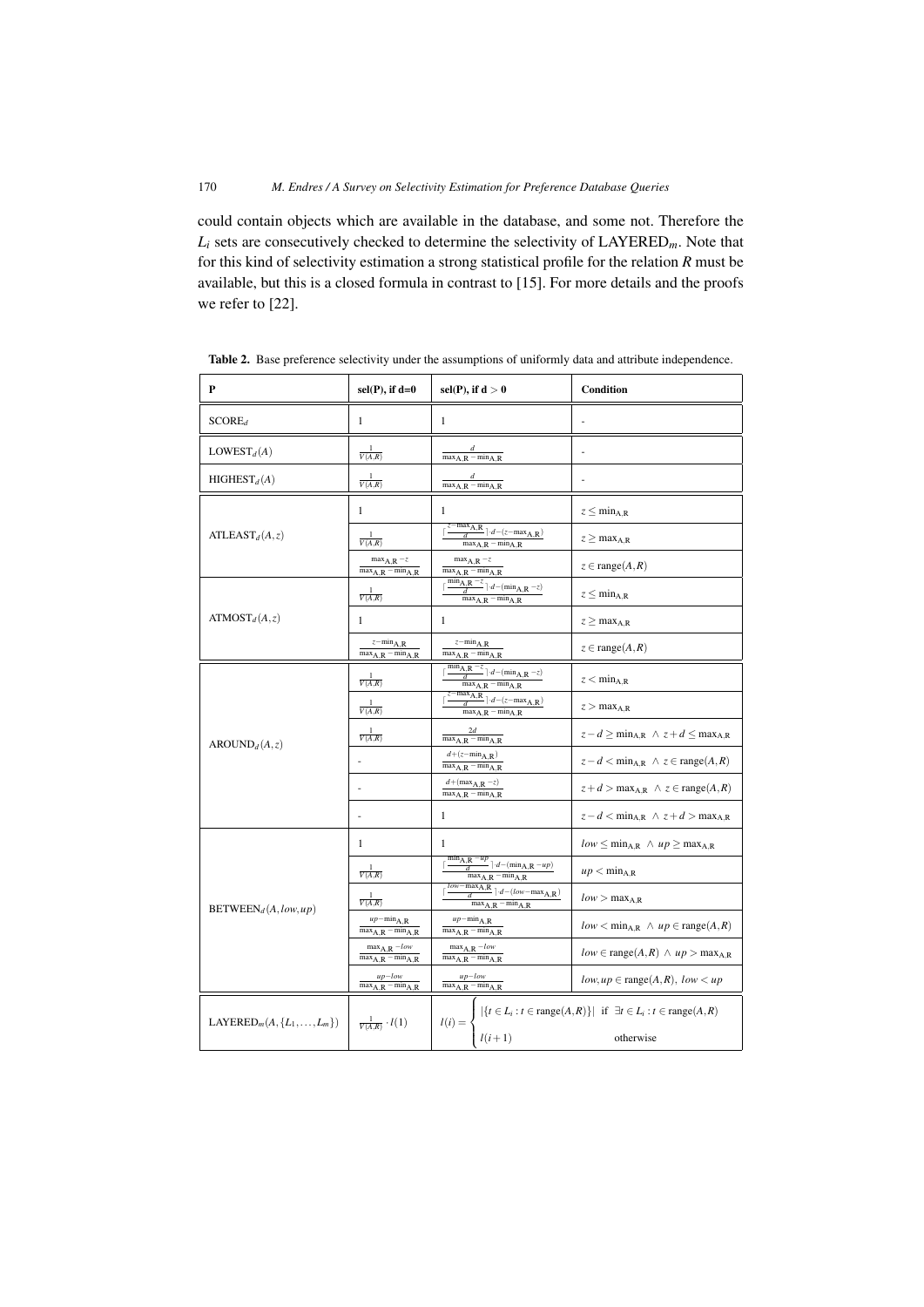## *3.2. Selectivity of Complex Preferences*

Following [22], Table 3 reports selectivity estimates for complex preferences.

|        | $A^{\leftrightarrow}$ | $\mathbf{p}\delta$ | $\&_{i=1}^m P_i$                     | $A^{\leftrightarrow} \& P$ | $\bigotimes_{i=1}^m P_i$           |
|--------|-----------------------|--------------------|--------------------------------------|----------------------------|------------------------------------|
| sel(P) |                       | $-$ sel $(P)$      | m<br>$\prod$ sel $(P_i, R)$<br>$i=1$ | $\text{sel}(P)$            | m<br>$\sum$ sel $(P_i, R)$<br>$i=$ |

Table 3. Selectivity estimation for complex preferences.

 $\triangleright$  **A**<sup> $\leftrightarrow$ </sup>: In the antichain preference  $A^{\leftrightarrow}$  all values in the attribute *A* are incomparable. Therefore the selectivity is  $\text{sel}(P) = 1$ .

- P<sup>δ</sup> : The dual preference reverses the order on *P*, hence sel(*P*<sup>δ</sup> ) = 1−sel(*P*).

 $\triangleright \&_{i=1}^{m} P_i$ : The prioritization preference is similar to the AND predicate in standard SQL [23]. Each preference which takes part in the prioritization reduces the cardinality of the result, therefore [22] multiplies the selectivity of the child preferences:  $\text{sel}(\&_{i=1}^{m} P_i)$  =  $\prod_{i=1}^{m}$  sel $(P_i)$ . Note that this assumes that column values are independent.

 $\triangleright$  A $\leftrightarrow$  & P: A special prioritization preference is the grouped preference selection  $\sigma[P$  grouping  $A|(R)$ . This leads to sel $(A^{\leftrightarrow} \& P) = \text{sel}(A^{\leftrightarrow}) \cdot \text{sel}(P) = \text{sel}(P)$ .

 $\triangleright \bigotimes_{i=1}^{m} P_i$ : Endres [22] relies on a rather simplistic approach to estimate the selectivity of a Pareto preference. The selectivity is computed recursively for each child preference and all selectivities are summed up:  $\text{sel}(\bigotimes_{i=1}^{m} P_i) = \sum_{i=1}^{m} \text{sel}(P_i)$ . Of course, the sum is restricted to be less or equal to 1.

Note that this estimation is less accurate than the approaches in Section 2, but on the one hand this allows the usage of arbitrary numerical *and* categorical base preferences in a Pareto query and on the other hand this *also allows complex* preferences in a Pareto constructor.

#### 4. Conclusion

In this paper we considered the problem of estimating the cardinality of a Skyline or preference query. Estimating the cardinality or the selectivity is crucial for cost-based query optimization, since the Skyline operator does not stand alone in a preference query. We gave an overview on existing techniques and discussed their advantages and disadvantages. We presented robust and sampling techniques for Skyline estimation as well as simple and closed forms for arbitrary preference database queries. From this knowledge one can decide which technique should be used in a database engine.

## References

- [1] Stefanidis K., Koutrika G., Pitoura E. A Survey on Representation, Composition and Application of Preferences in Database Systems. *ACM Transaction on Database Systems*, 2011, 36(3), 19:1–19:45.
- [2] Kießling W. Foundations of Preferences in Database Systems. *Proceedings of the 28th International Conference on Very Large Data Bases [VLDB].* Hong Kong, China. VLDB, 2002. 311–322.
- [3] Chomicki J. Preference Formulas in Relational Queries. *TODS*, 2003, 28(4), 427–466.